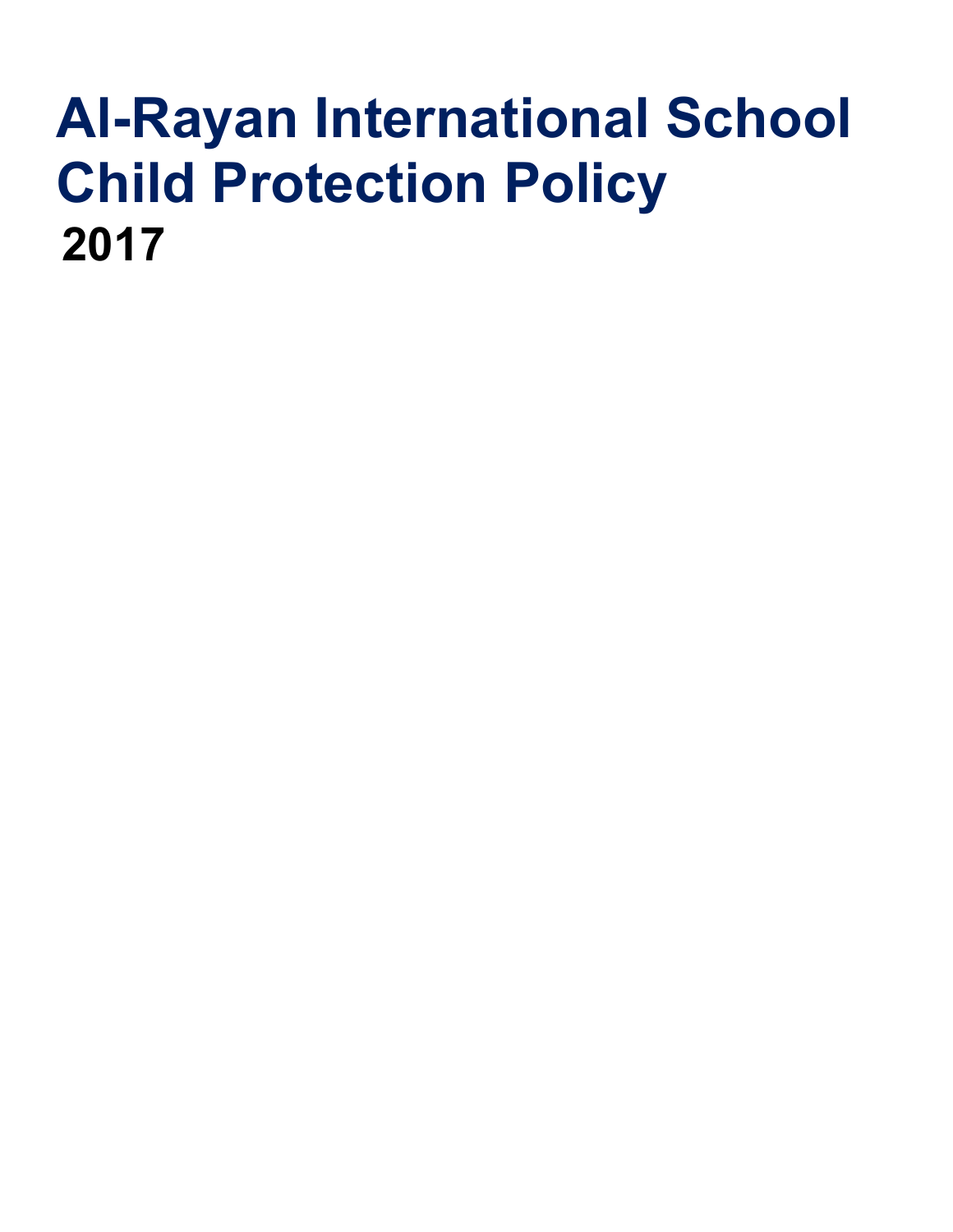## **Contents**

| $\sim$ $-1$                |
|----------------------------|
| $\overline{\phantom{0}}^2$ |
| $\overline{\phantom{a}}$   |
| $\overline{4}$             |
|                            |
| 9                          |
| 12                         |
| 15                         |
| 18                         |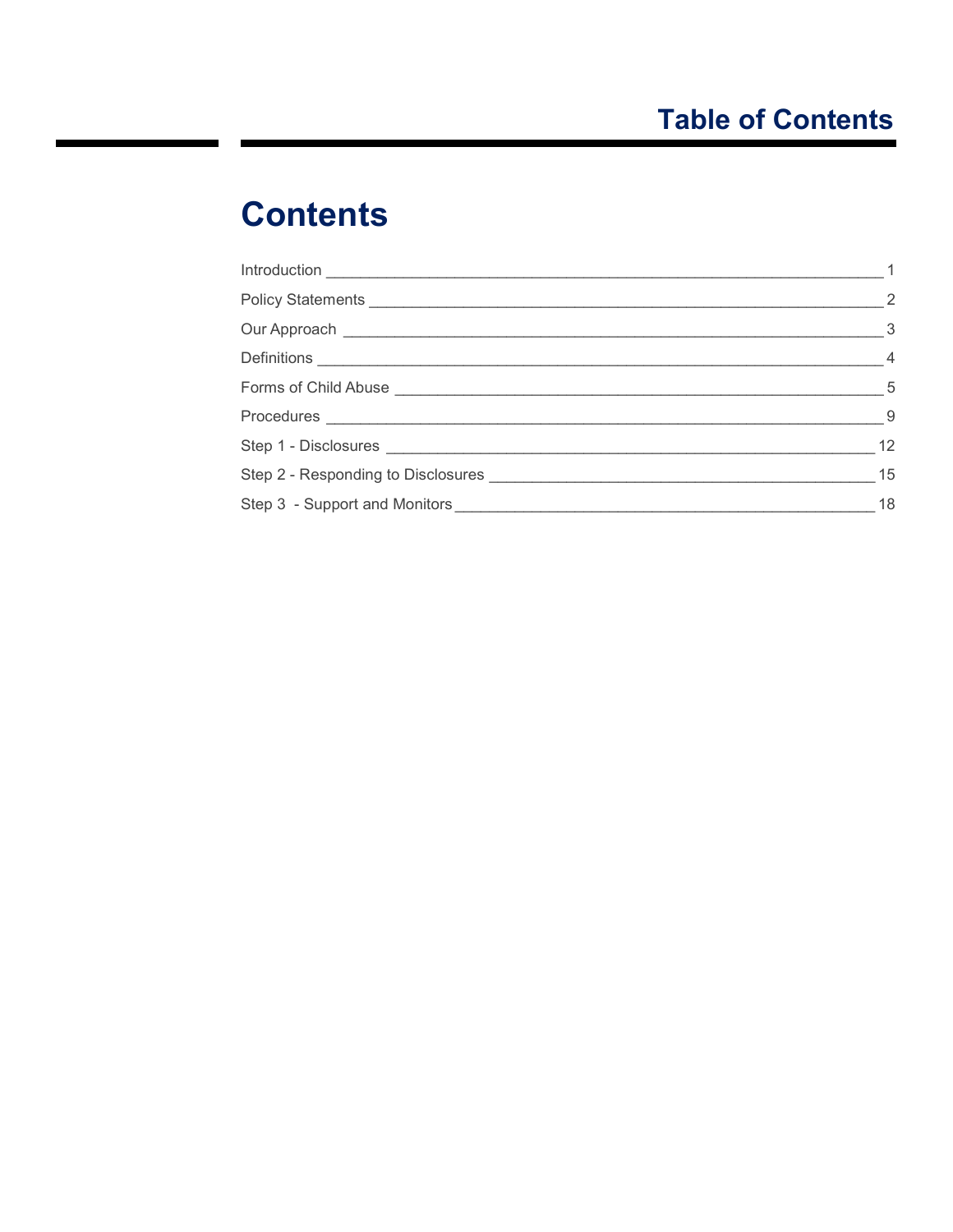#### **INTRODUCTION**

Child abuse and neglect possesses a peril to the educational as well as physical and emotional well-being of children. Child abuse and Neglect are both a violation to a child's human rights and growing concerns in schools worldwide.

Schools play an instrumental role in society as an institution to protect and care for children by ensuring a safe and secure environment. ARIS is totally dedicated to conserving and safeguarding the welfare of all children in its quarters. We recognize our duty to take all practical steps to support best and safe practices to protect all children from harm, abuse and exploitation.

ARIS considers that, all children, innumerable of their gender, ages, culture, nationality and religious background have the right to protection from abuse. Consistent with ARIS's vision, mission and core values of respect, integrity and accountability, we seek to create and maintain a school environment that is free of harassment and exploitation, and to ensure the same in all of our work with the students and communities with whom we work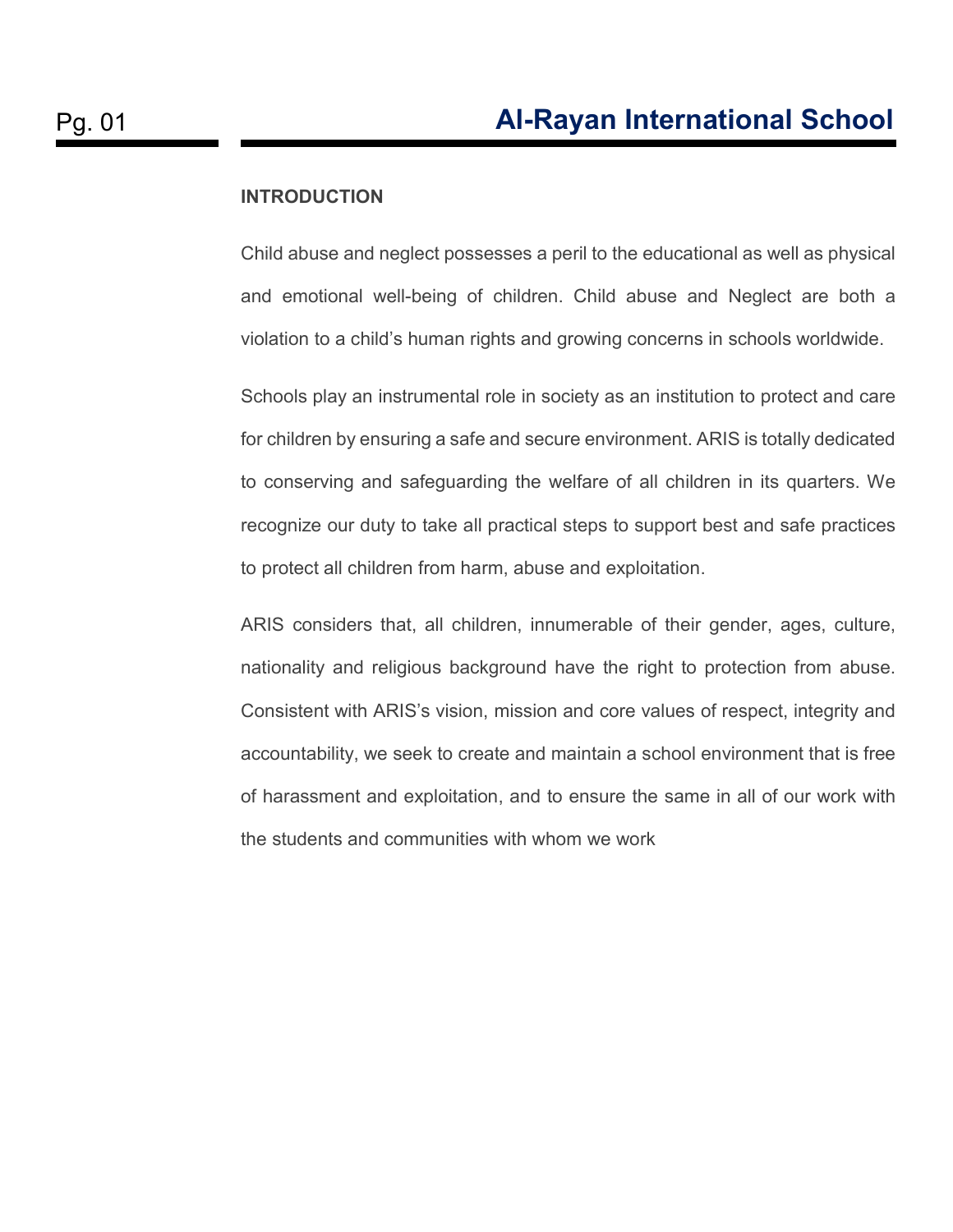#### Policy Statements

The ARIS child protection policy aims at instituting a well ordered and harmonized system that will protect the children in the school from harm and abuse of any form.

This policy is linked to the local, national and international law in relation to child protection namely; the UN Convention on the rights of Children (Article 1, Article 19 and Article 34), the 1992 Constitution of the Republic of Ghana (Chapter 28; Article (1d), Article 3 and Article 5) and the Children's Act.

#### Article 19 – Protection from Abuse and Neglect

The state shall protect the child from all forms of maltreatment by parents or others responsible for the care of the child and establish appropriate social programs for the prevention of abuse and the treatment of victims.

#### Article 34 – Sexual Exploitation

The state shall protect children from sexual exploitation and abuse, including prostitution and involvement in pornography.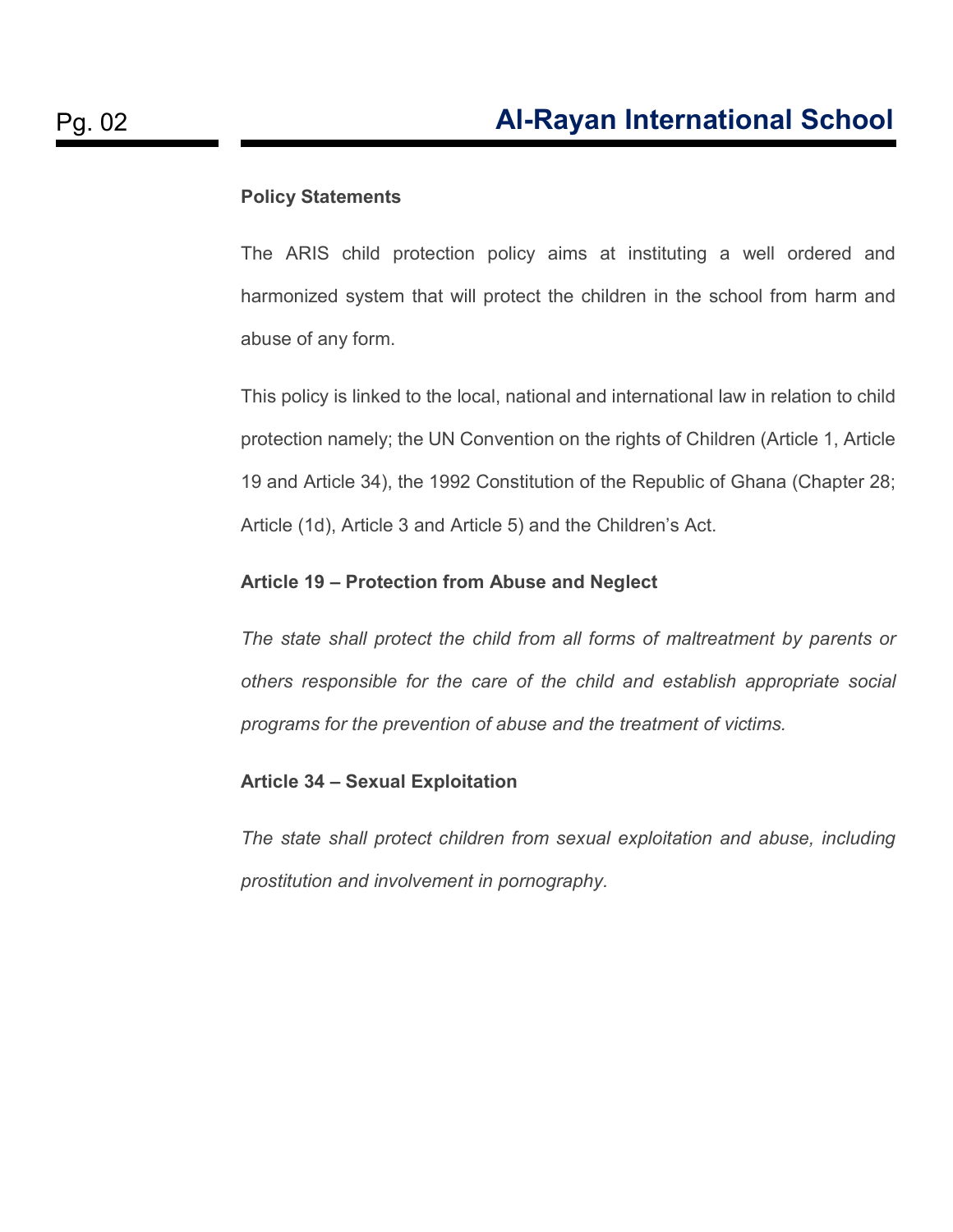#### Our Approach

#### Training and Education

All parents, staff and volunteers have to be fully responsive to the policy and its procedures, recognize their responsibilities and be signed up to them.

#### **Students**

ARIS will ensure that students are getting an age appropriate education to be familiarized with their personal safety, social duties, and also be able to identify the indicators of abuse and acts intended to cause harm to them.

ARIS will ensure that students understand their responsibilities to standing up for their own and others rights, and refer any child abuse concern to the Child Protection Officer.

#### Staff/ Volunteers

The Child protection team would communicate to all staff and members their legal and moral responsibility to protect children from harm and abuse.

Our aim is to engage them in the topics of Child's Rights and Child Protection. Moreover, train them to recognize abuse and neglect by its indicators.

ARIS would ensure that all members of staff recognize their duty to report concerns of abuse that arises on a child or staff conduct toward a child. Faculty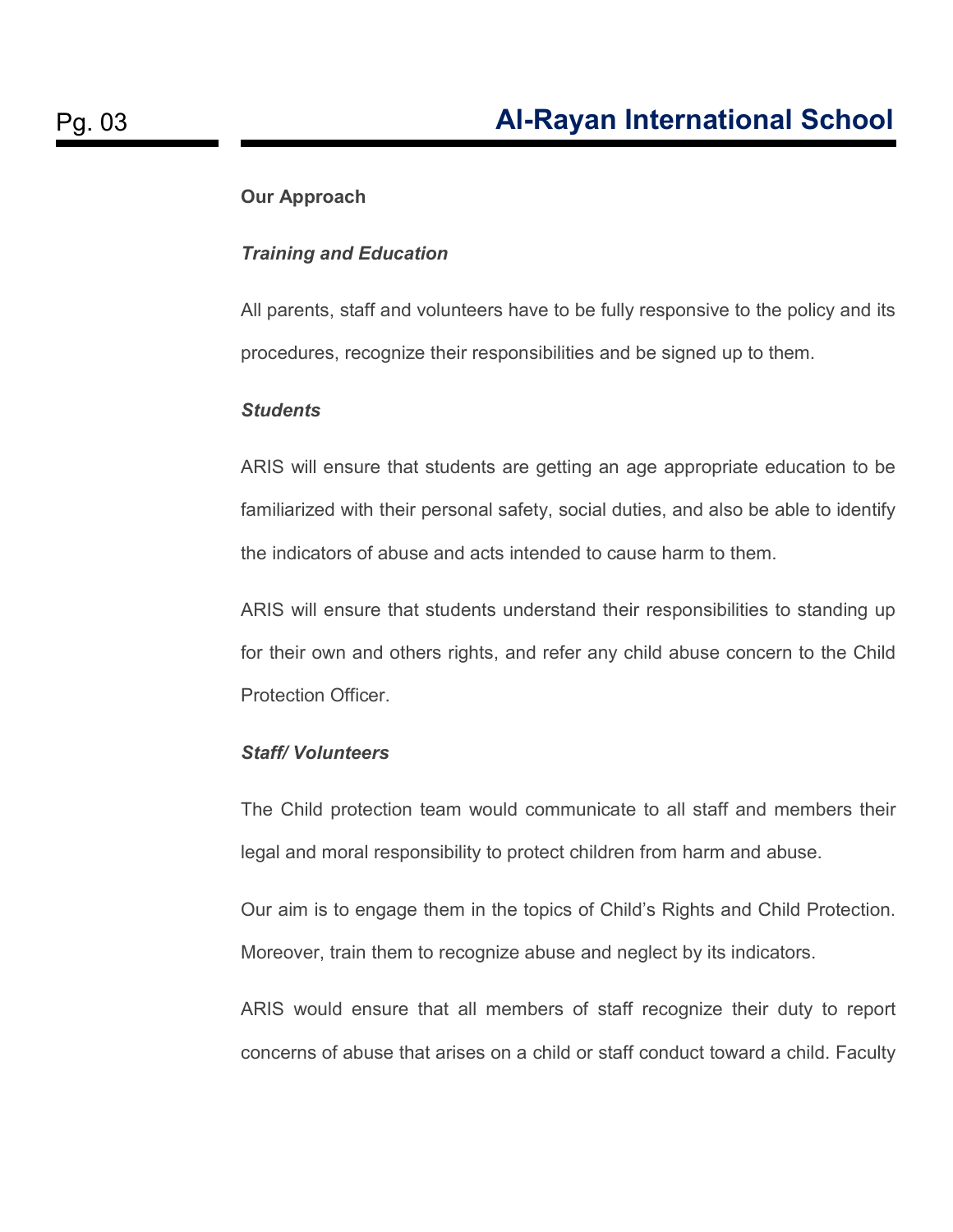will also have the duty of teaching and imparting their knowledge of Child Abuse, Neglect and Child Protection to their students as well.

#### **Parents**

The school will alert parents in recognizing signs and symptoms of abuse. ARIS will facilitate involvement of parents or careers in the work and to make the child protection policy available to them.

#### **DEFINITIONS**

#### Child

A child is a person below the age of eighteen years. (UN Convention on the Rights of Children; Article 1), and the 1992 constitution of Ghana, Chapter 28, Article 5)

#### Child Protection

Any act that seeks to promote the wellbeing of children, prevent abuse and protect them from harm.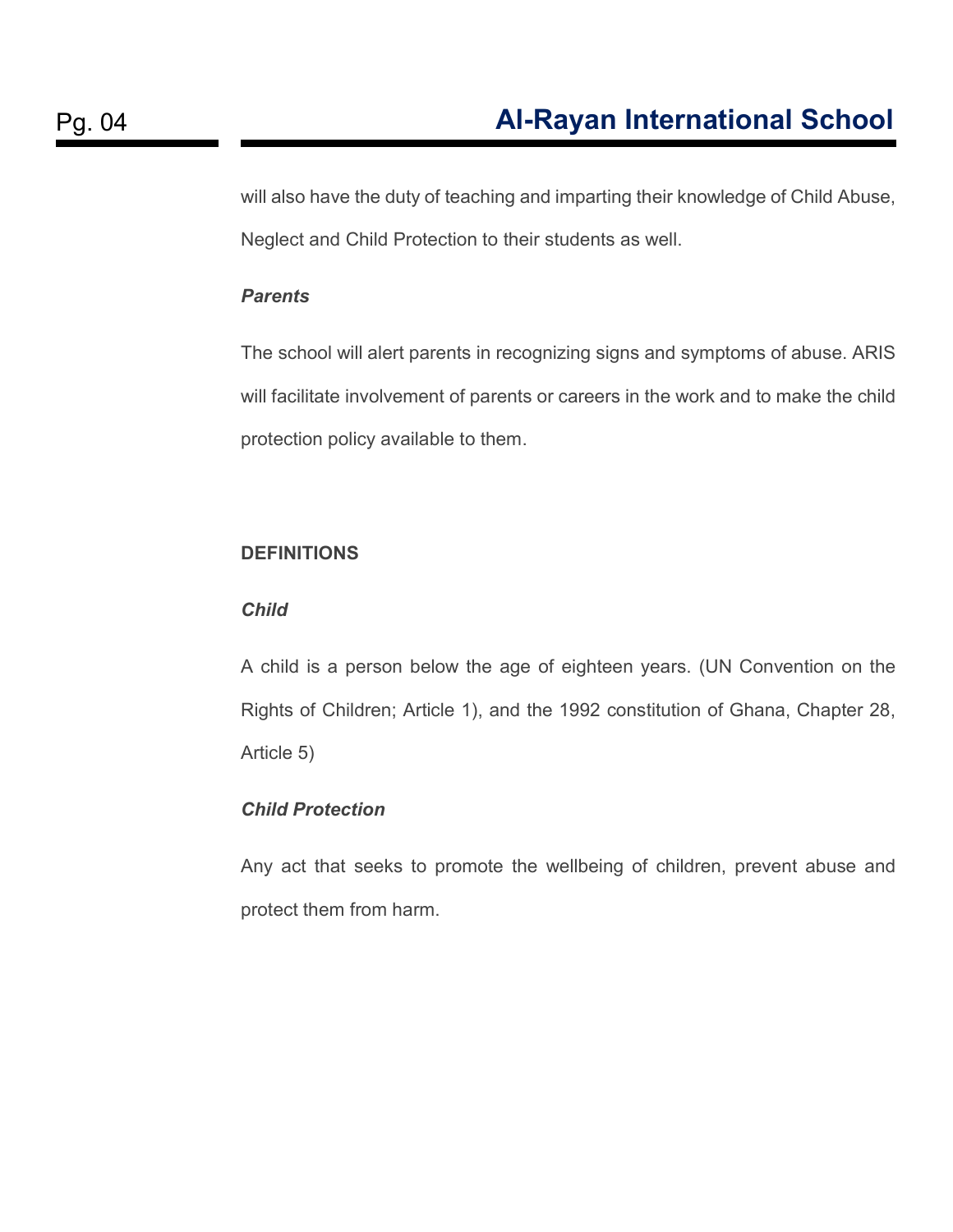#### Harm

Any damaging or detrimental effects on a child's physical, socio and emotional wellbeing.

#### Child abuse

Any physical, sexual and/or emotional acts of others on the child that cause harm on the child.

#### FORMS OF CHILD ABUSE

Child abuse can take many forms including physical, emotional, sexual and neglect.

#### Physical abuse

Physical abuse occurs when a person purposefully injures or threatens to injure a child or young person. This may take the form of, but not limited to, slapping, pinching, punching, shaking, kicking, burning, shoving or grabbing. The injury may take the form of bruises, cuts, burns or fractures.

- Indicators
- Child's inability to explain the causes of bruises , burns on the body or explanations that are vague and inconsistent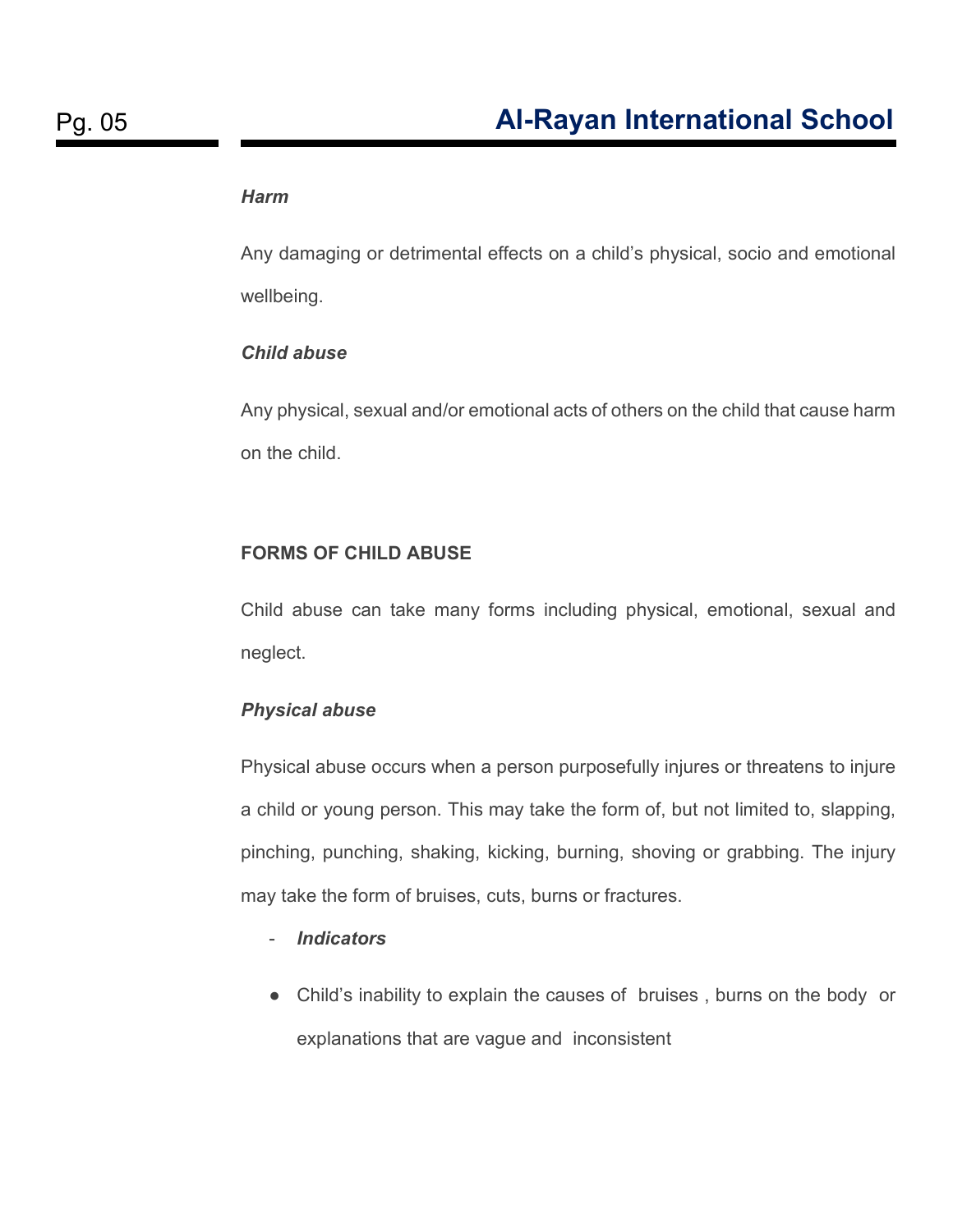- An injury reflecting the shape of the article used (e.g. belt, buckle, electric cord)
- Rope marks on arms, legs, neck or torso
- Unexplained lacerations or abrasions or fractures
- A marked delay of injury and seeking medical attention
- Increased fear , guilt and self-shame
- Parents or caregivers showing little or no interest in the wellbeing of their child
- Parents or caregivers showing little concern about the treatment and care of injury on the child.

#### Emotional Abuse

Emotional abuse is a chronic attack on a child or young person's self-esteem, emotional or social development. It can take the form threatening, hostility, ridiculing, intimidating or isolating the child or young person

- **Indicators**
- Showing severe or extreme form of anxiety and fear in children
- Children showing signs of depression
- Lack of trust in people
- Feeling of worthlessness about life and themselves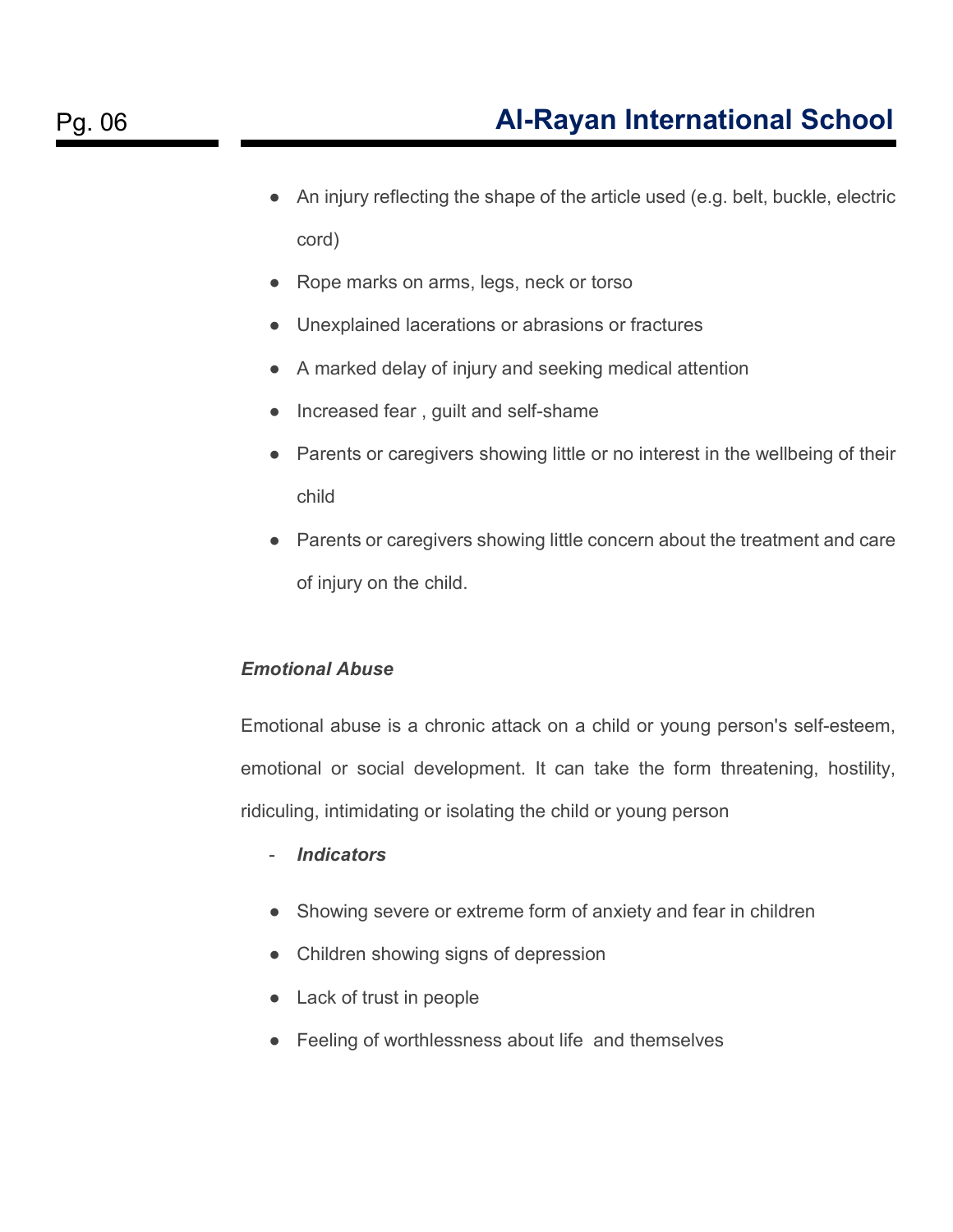● A parent or caregiver or worker constantly criticizing, threatening or rejecting the child

#### Sexual abuse

Sexual abuse is when a child or young person is used by any stronger child, adolescent or adult for his or her own sexual stimulation or gratification, or economic gain. This can take the form of exposing a sexual body part to a child, having a sexual exploitation with the child, fondling the child, rape or incest.

- **Indicators**
- Displaying greater sexual knowledge than normally expected for the child's age and development.
- Use of language
- Unusual interpersonal relationship patterns
- Inappropriate sexual play with other children or dolls and toys
- Refusal to change into PE clothes
- Fear of bathrooms
- Torn, stained or bloody clothing, especially underwear
- Bruising, bleeding, swelling tears or cut on genital or anus
- A fear of being alone with particular person
- Extremely protective parenting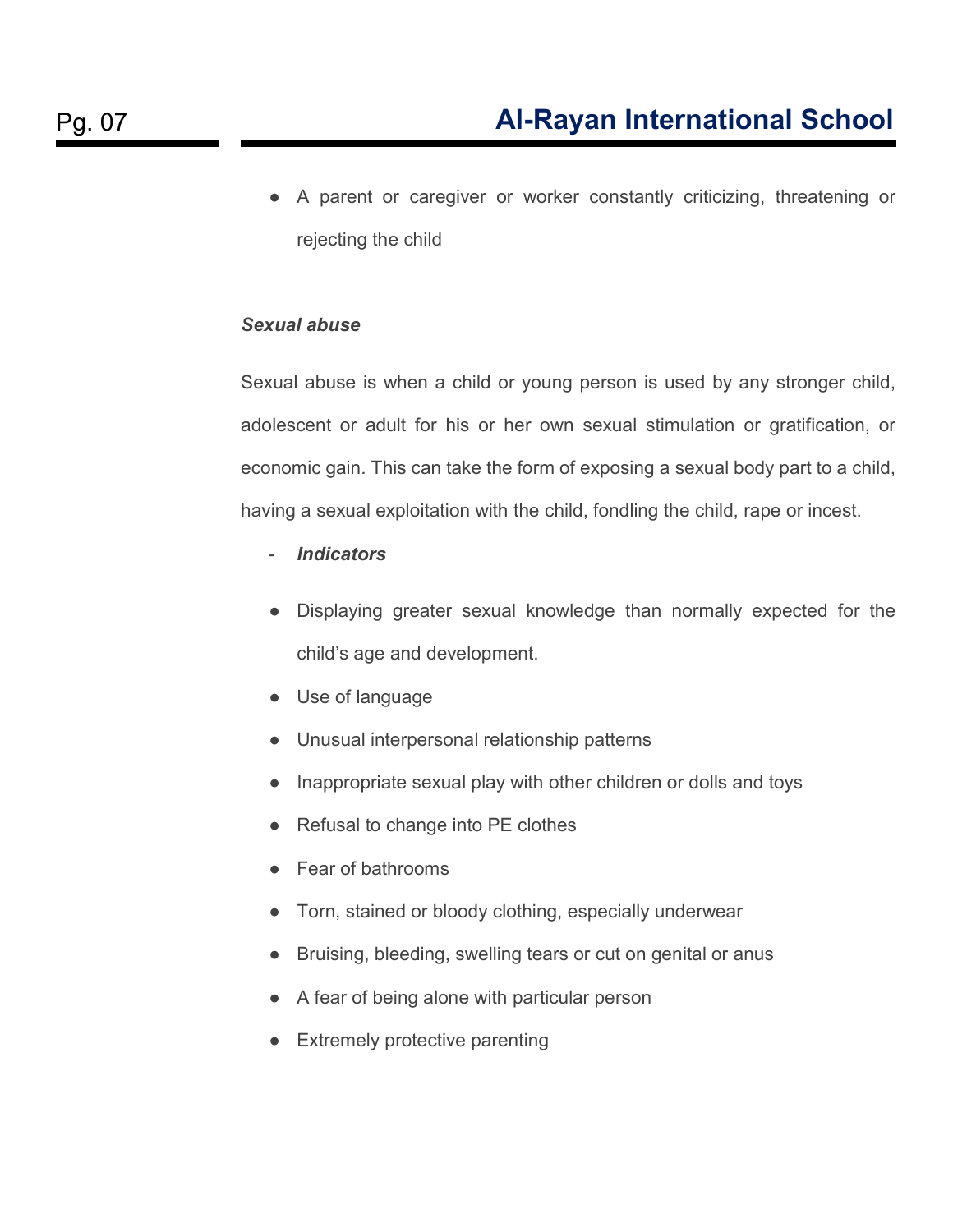#### **Neglect**

Neglect is the failure to provide the child with the basic necessities of life (where such necessities are available) within their own environment. This can be – **Physical Neglect** – failure to provide necessary food, clothing, shelter and supervision. This is to the extent that a child's health and development are put at risk e.g. when the child is left unsupervised and shows a lack of adult guardianship for an extended period of time.

(ARIS requires one parent or guardian to be a full-time resident of Accra. Should the parents or the legal guardians of the child be leaving Accra for any reason, then it is their responsibility to inform the school via email and provide the details of other appropriate contacts.)

**Medical Neglect** – Failure to provide necessary treatment or basic medical or mental health treatment.

Emotional Neglect – Failure to provide emotional and psychological care to the child through verbal humiliation, refusing to acknowledge the presence of the child, invasion of privacy, threats, or permitting the child to indulge in age inappropriate activities.

- **Indicators**
- Poor hygiene, matted hair, dirty skin or body odor
- Unattended physical or medical problems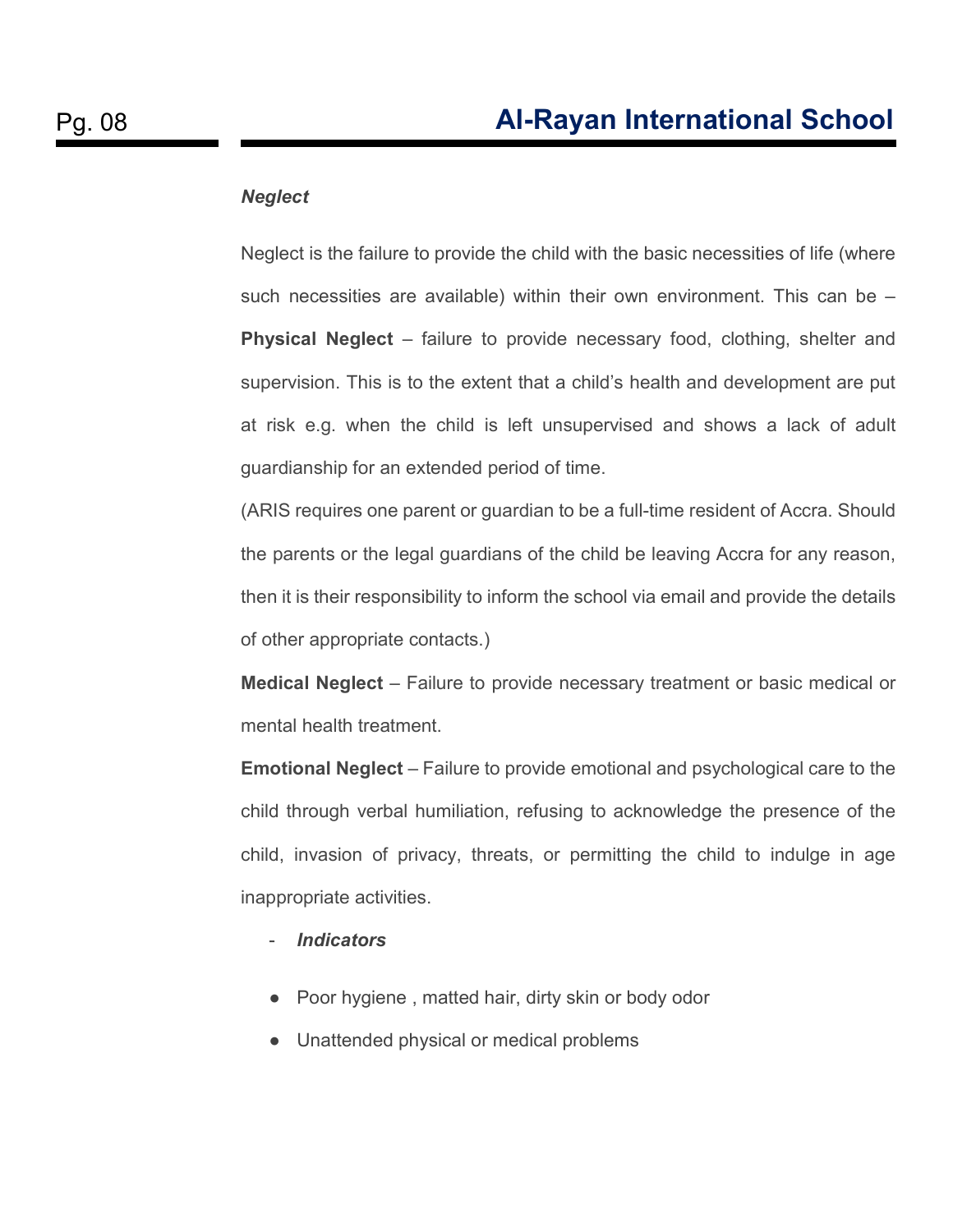- Being left unsupervised for long periods
- Malnutrition, begging, stealing or hoarding food.
- Parents uninterested in child's performance
- Child does not want to go home
- Parents cannot be reached in case of emergency

#### PROCEDURES

The ARIS Child Protection Policy recognizes the multi-faceted nature of child abuse, which involves the dynamics of the child, family and the community. Our aim is to work primarily for the child, the family and the community, which we call the "Circle of Care", to signify that each person has an influence and an impact on the child's development. The "inner circle" will involve parents, teachers, counsellor and other members of the Child Protection team. An incident may be handled within the school by consulting and working within the "Inner circle". The "outer circle" are the Social Welfare Office, Outside Counselling services, and higher authorities in the case where an incident of child abuse or neglect must be reported to authorities working outside of the school.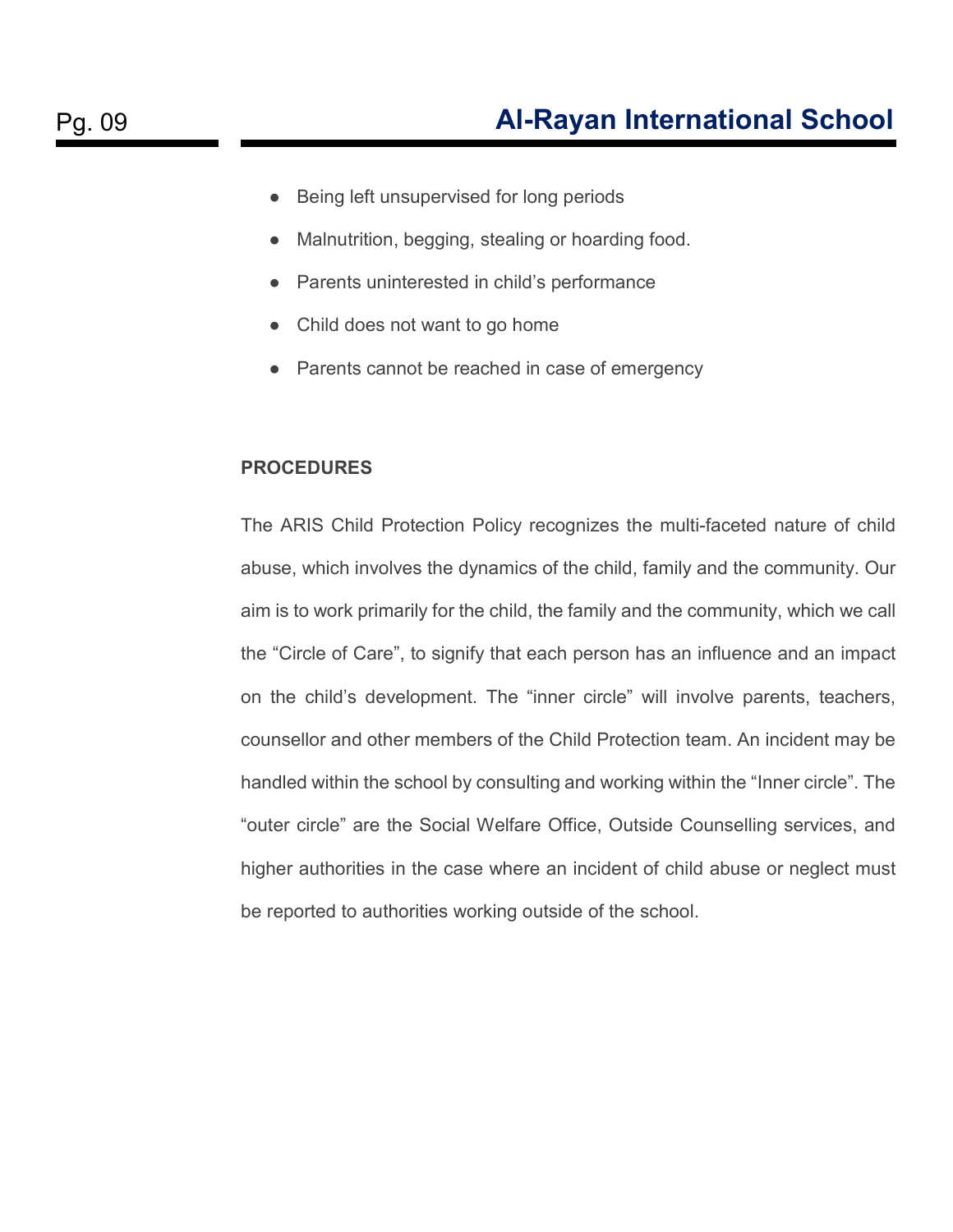## Pg. 10 **Al-Rayan International School**



The indicators listed above of abuse (physical, sexual emotional, or neglect) will be the guidelines to follow. When a teacher or a fellow peer notices any probable indicators of abuse or neglect, they will promptly report it to the Head of Counselling and Support. If the case needs to be taken further, the school counsellor will take it to the Child Protection Team and higher authorities when and if necessary.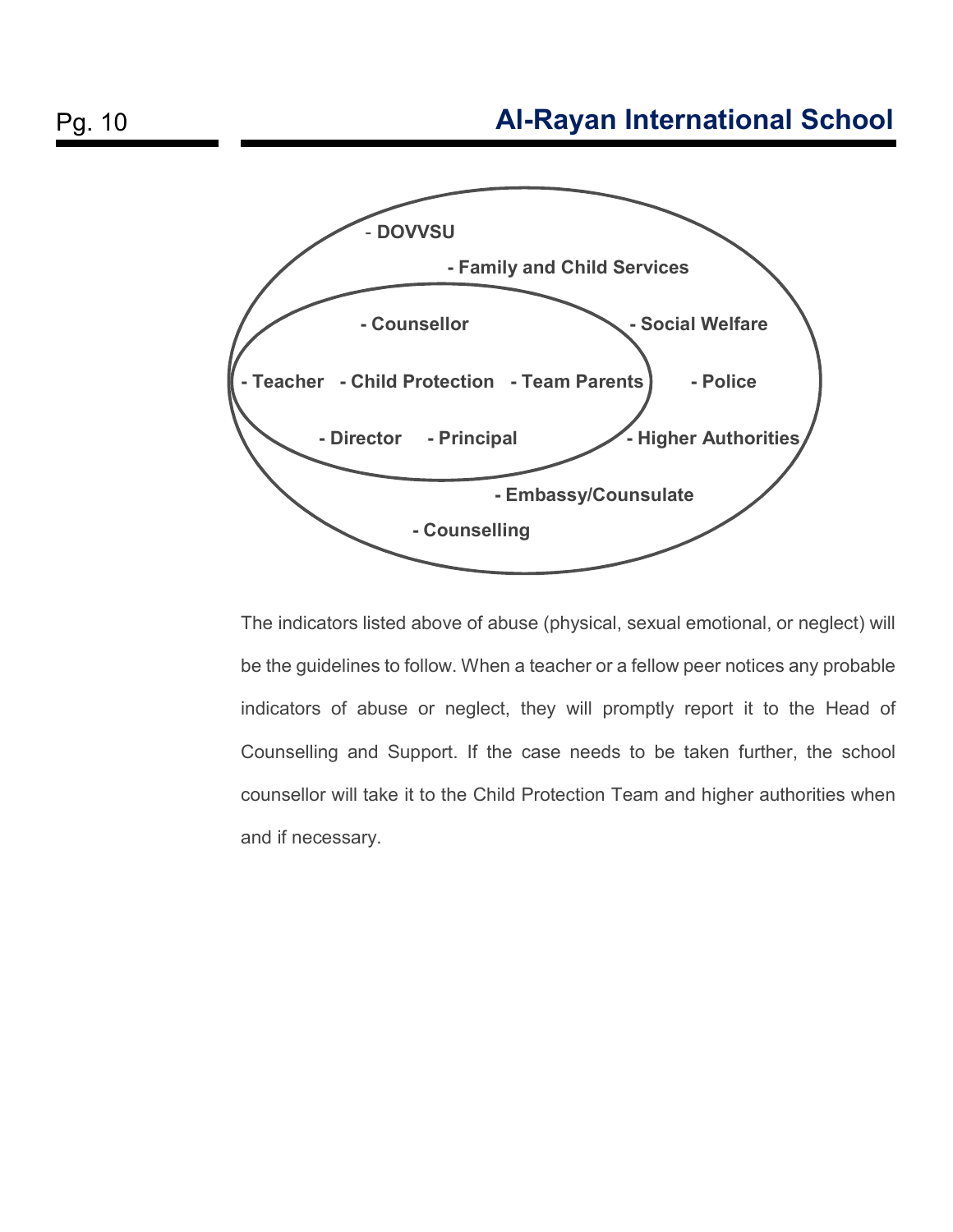#### ARIS's response to At-Risk Characteristics



#### School's Child Protection Team

The school's child protection team consists of the Director, the Child Protection

Officer, teachers and the school's Disciplinary Committee.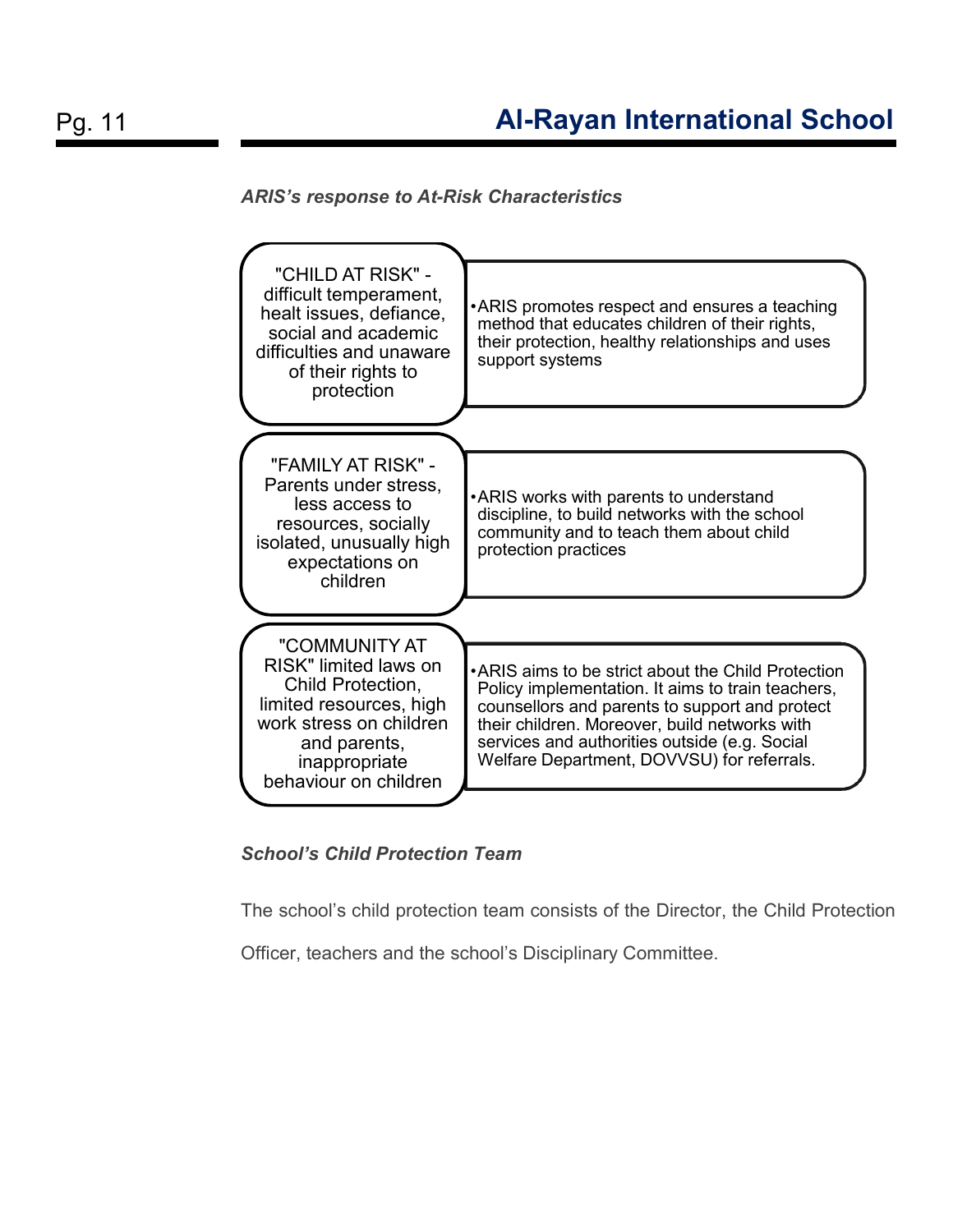#### Step 1 - DISCLOSURES

When there is an incident or a cause to suspect a case of child abuse or neglect, ARIS will ensure that staff members, other workers and even students are clear about what steps to take when concerns arise regarding the safety of children and to know appropriate quarters to disclose a concern.

The incident or the suspicion must be reported to either the teacher or the counsellor. If the cause or the case is reasonable enough to be reported, it will be informed to the principal and subsequently the head of school to further investigate and contact the school Child Protection Team.

#### Process of Disclosure (Will be elaborated further below)

- 1. Disclosure must be reported to either the Teacher, Child Protection Officer or the Counsellor. If it is reported to either one of them, then the other must inform.
- 2. Assess the disclosure and decide whether it is a genuine concern or not. If not, then no further investigation.
- 3. If the incident is a genuine concern, it can either be handled within the school or be taken to the "Outer circle of care".
- 4. The Counsellor handles it by calling the families of the child/children involved and works with them to support their children.
- 5. If the incident needs outside intervention, upon further investigation, the school will contact any player in the "Outer circle" to handle the incident more professionally and swiftly.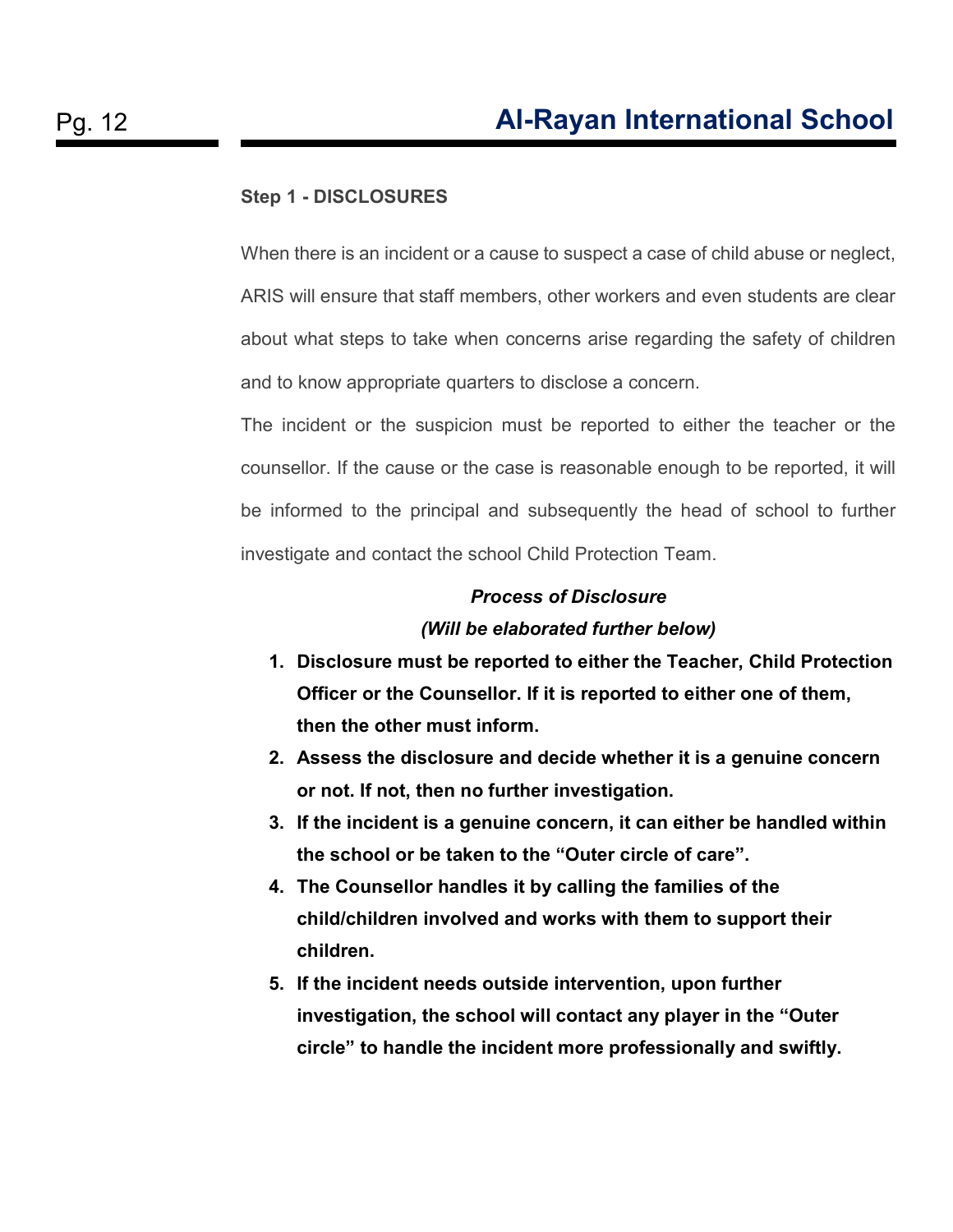## Pg. 13 **Al-Rayan International School**

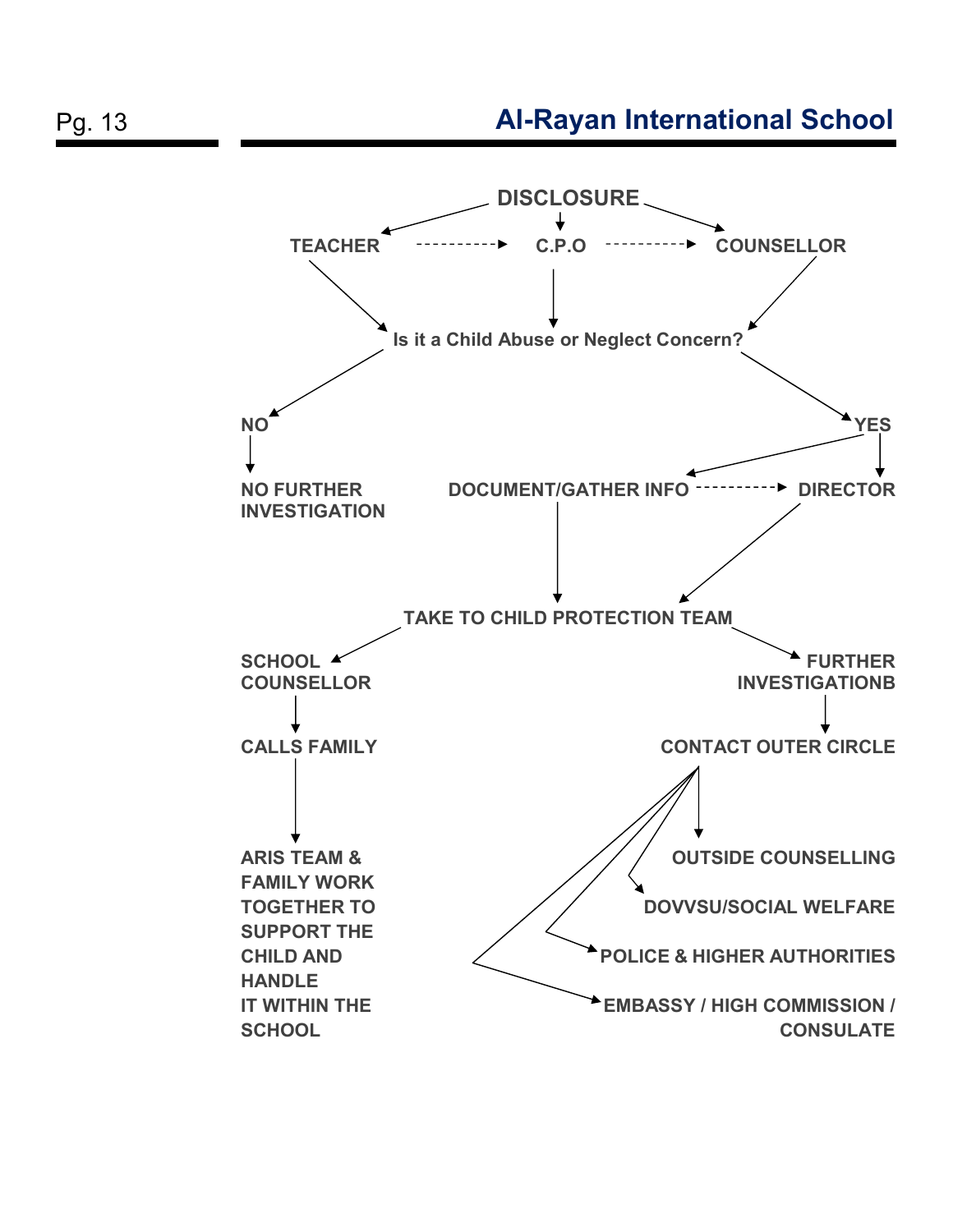#### Incident reporting

It is mandatory for any allegation, belief or suspicion of sexual, emotional or physical abuse (past or present) by an ARIS employee, sponsor, donor, board member or other person, to be reported immediately to the Child Protection Officer or to the Director.

Children, who report incidents of abuse regarding themselves or other children, must be taken seriously and listened to.

Once an allegation is made there should be an immediate response that protects the child from further potential abuse or victimization. Where appropriate, the family of the child victim should be informed of the allegation and action proposed and they should be consulted where possible as to the process to be followed.

Once a student or a teacher discloses the incident to the teacher or the counsellor, it will be assessed on whether it will be a reasonable concern or not. By reasonable concern, we mean any action or behavior or incident that has violated any of the guidelines given in the ARIS Child Protection Policy. This process will be steered and guided by the Counsellor within the school or the Child Protection Team and the Director depending on the incident reported.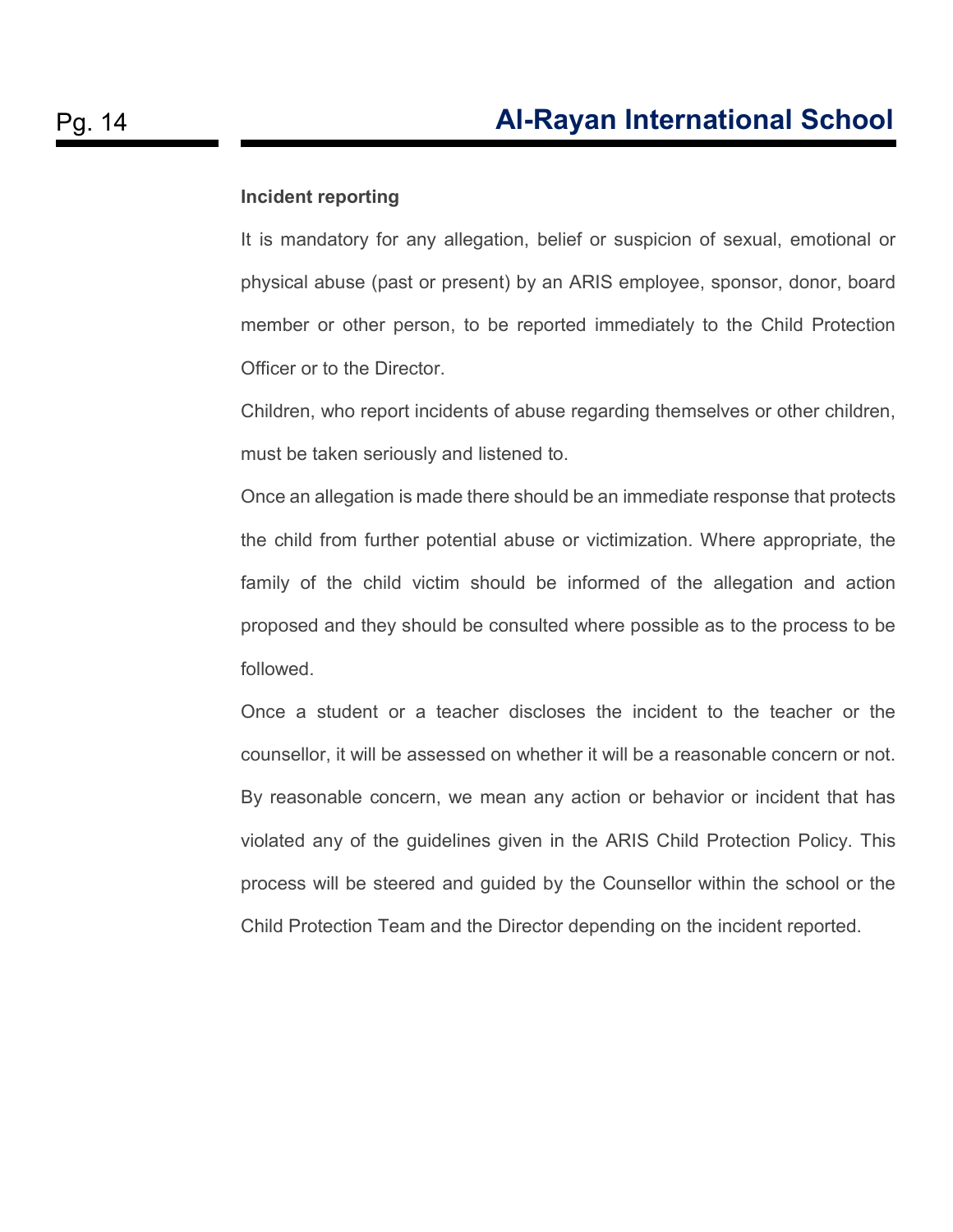#### Documenting the incident

Within 24 hours of disclosure, the staff member receiving the disclosure must also report it to the counsellor, if the counsellor is not alerted yet. The disclosure has to be fully documented. The staff member or the counsellor will document the allegation in the form of a report with details including – time, place, exact incident and any witnesses. This report should be submitted to the Child Protection Officer, who will discuss the case with the Director.

This report may be used in court if charges are forthcoming.

All reports and documents will be confidential within the school records.

#### Step 2 - RESPONDING TO DISCLOSURES

Al-Rayan International School has a Child Protection reporting procedure that takes into account the local context of Ghana and the culture of the child involved.

If any staff member is alleged to have committed, or been arrested for, or convicted of, criminal offences relating to child abuse then the staff member's contract will be immediately terminated and the case transferred to the school's disciplinary committee.

If the incident occurs in Ghana or involves a Ghanaian, the Executive Board will consult with legal counsel and all appropriate bodies (e.g., Police (DOVVSU),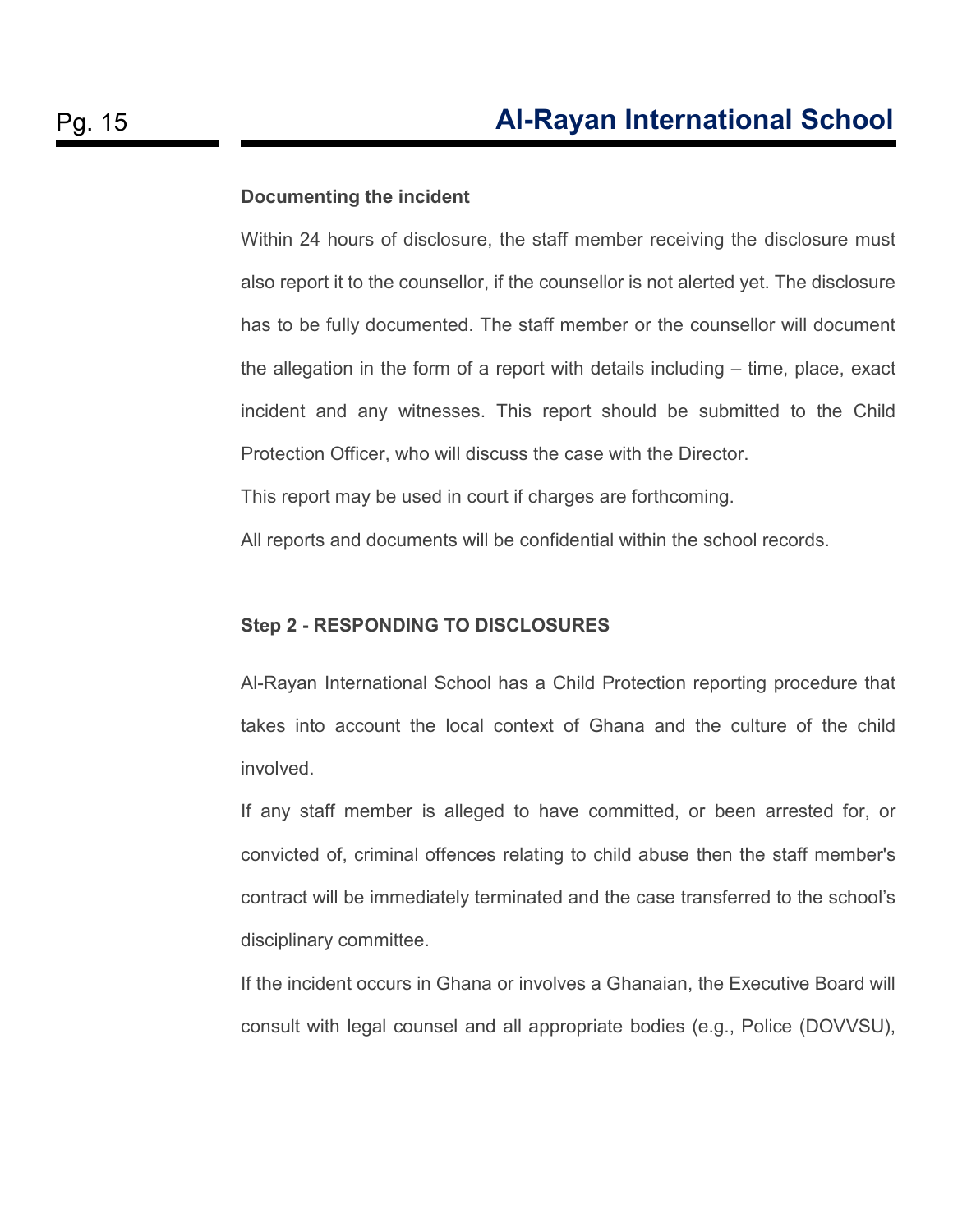Department of Family and Community Services, such as Social Welfare) to ascertain due process and guide participants accordingly, subject to the nature of the incident reported.

If the incident involves an international staff member (non-Ghanaian), then the appropriate Embassies, Diplomatic Missions and bodies will also be contacted and consulted.

#### Case review

Internal investigations will involve a confidential, thorough, impartial and prompt process. The investigation may consist of interviews with witnesses and others as appropriate, collection of information about the alleged conduct, gathering of documentation, or other procedures as appropriate. The individual alleged to have violated this ARIS policy will have the opportunity to present his or her view of the events in question. ARIS will hold its determination until the investigation is over.

Child Abuse and Neglect Cases to be handled by the Counsellor within the school include:

- Students' relationships with parents (Unhealthy relationships, discipline issues, absence of parents, lack of enough food, lack of hygiene etc.)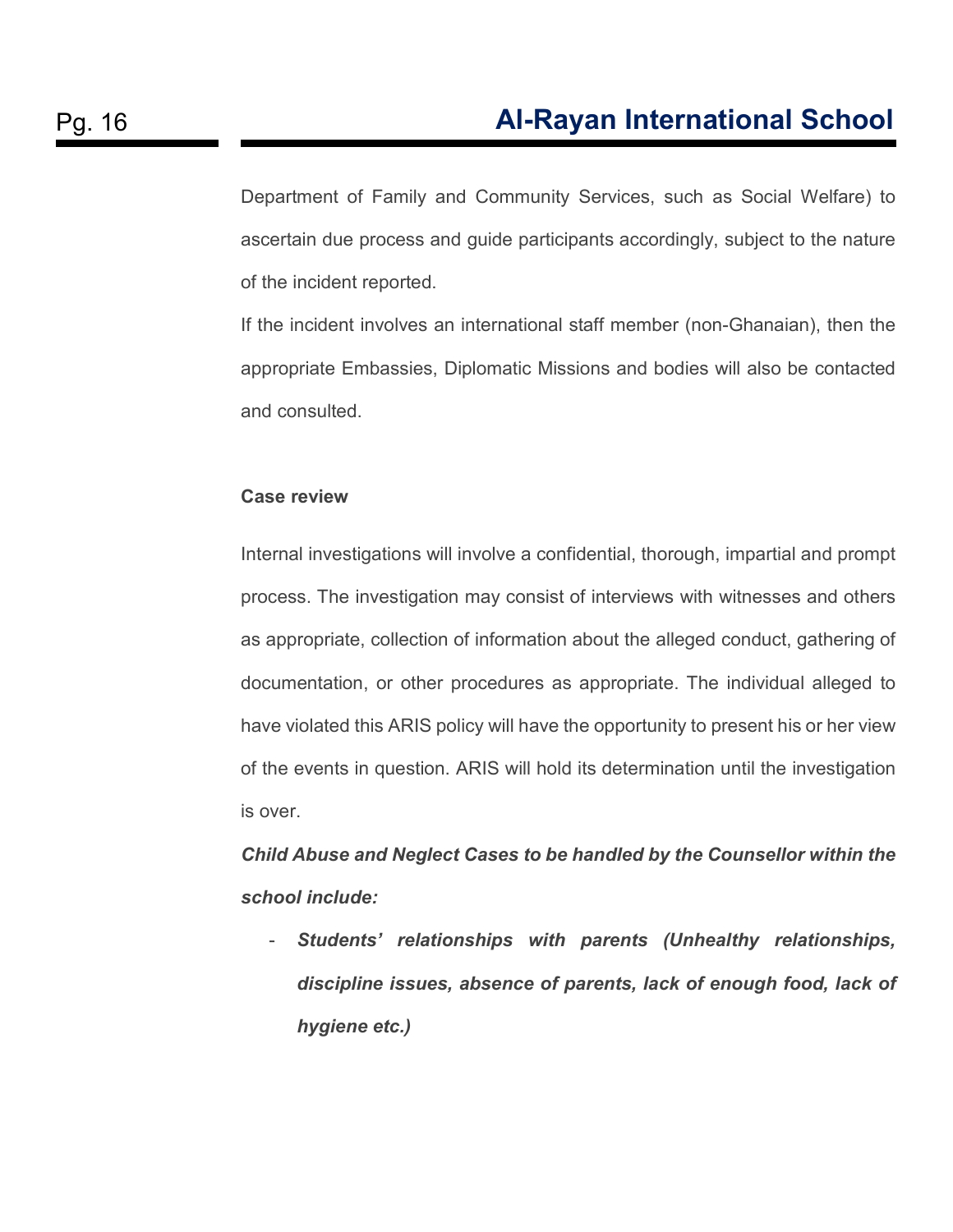- Students' relationships and conflicts with other students (Fights, bullying etc.)
- Depression, Anxiety Disorder, Self-confidence issues and other mental health issues

Child Abuse and Neglect issues to be handled outside of the school by reaching out to the "Outer Circle":

- Clinical Depression affecting students' relationships with anyone around them and their academics
- Suicidal thoughts
- Dissociation
- Physical abuse or neglect (especially once this is consistent)
- Any kind of sexual advancements, abuse or incest

#### Investigation of complaints

Physical, emotional or sexual abuse of a child is a crime. ARIS may be required to notify authorities when there are reasonable grounds for reporting abuse, particularly if the allegations are made in Ghana or involve a Ghanaian citizen. Allegations involving international staff and students will need to take into account international and national legislation and procedures in order properly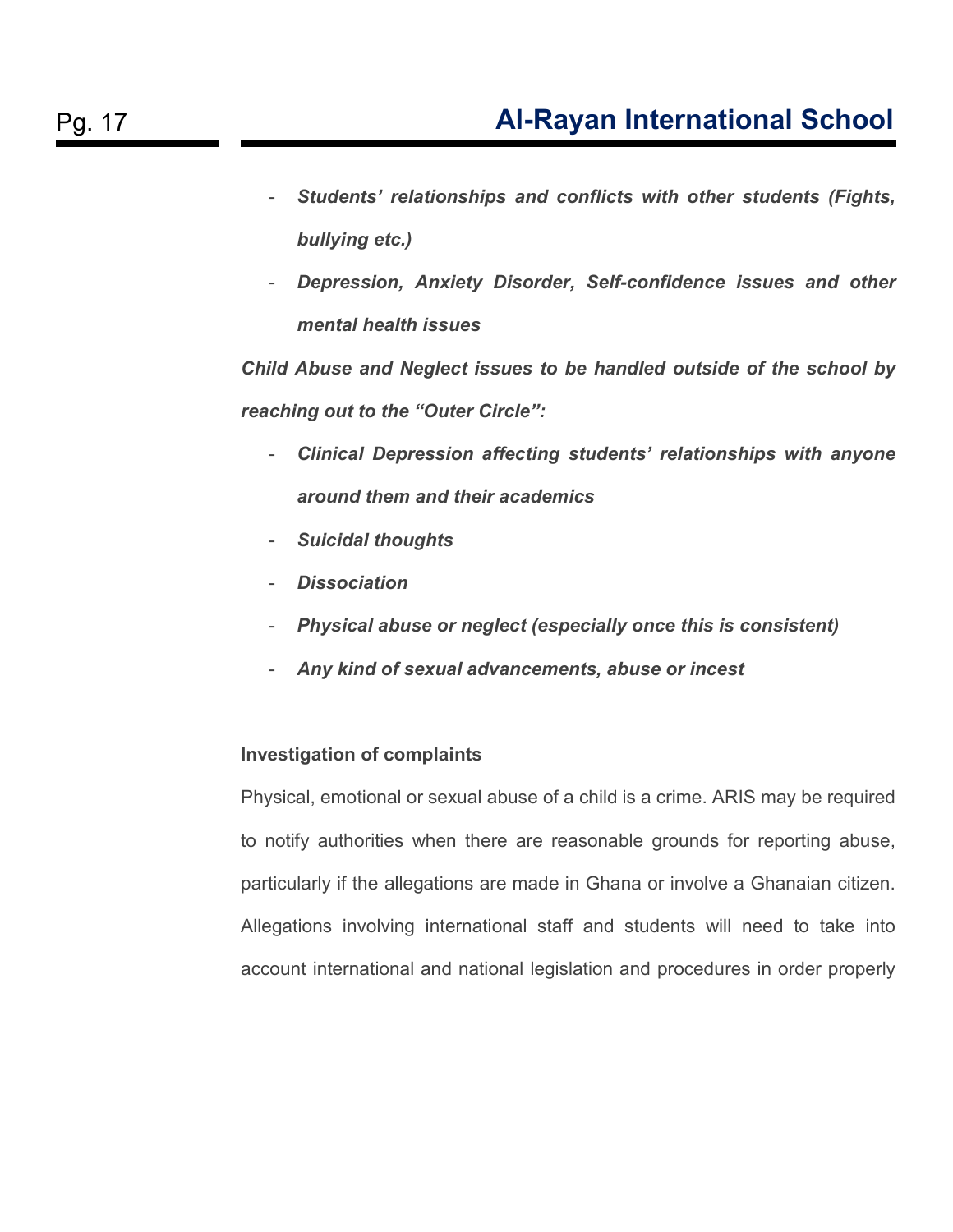to investigate and address the allegations. ARIS will work closely with relevant embassies and governments to resolve such allegations.

It is important to note that consideration should be given to how the local authorities will treat the alleged perpetrator (e.g., torture, death penalty, corrupt justice systems) as well as the child (e.g., will the child be victimized, criminalized or forced to undergo medical checks).

#### Step 3 - SUPPORT AND MONITORS

#### **Prevention**

ARIS will ensure that, through awareness and personal and professional conduct, staff and others minimize the risk to children. The counsellor will continue to observe the child and the family to ensure that the child is safe and can eventually be re-integrated back into school without fear of alienation.

The school will provide necessary help and resources from their side to ensure that such cases are dealt with appropriately for the safety of the child and the overall prevention of such cases in the school environment.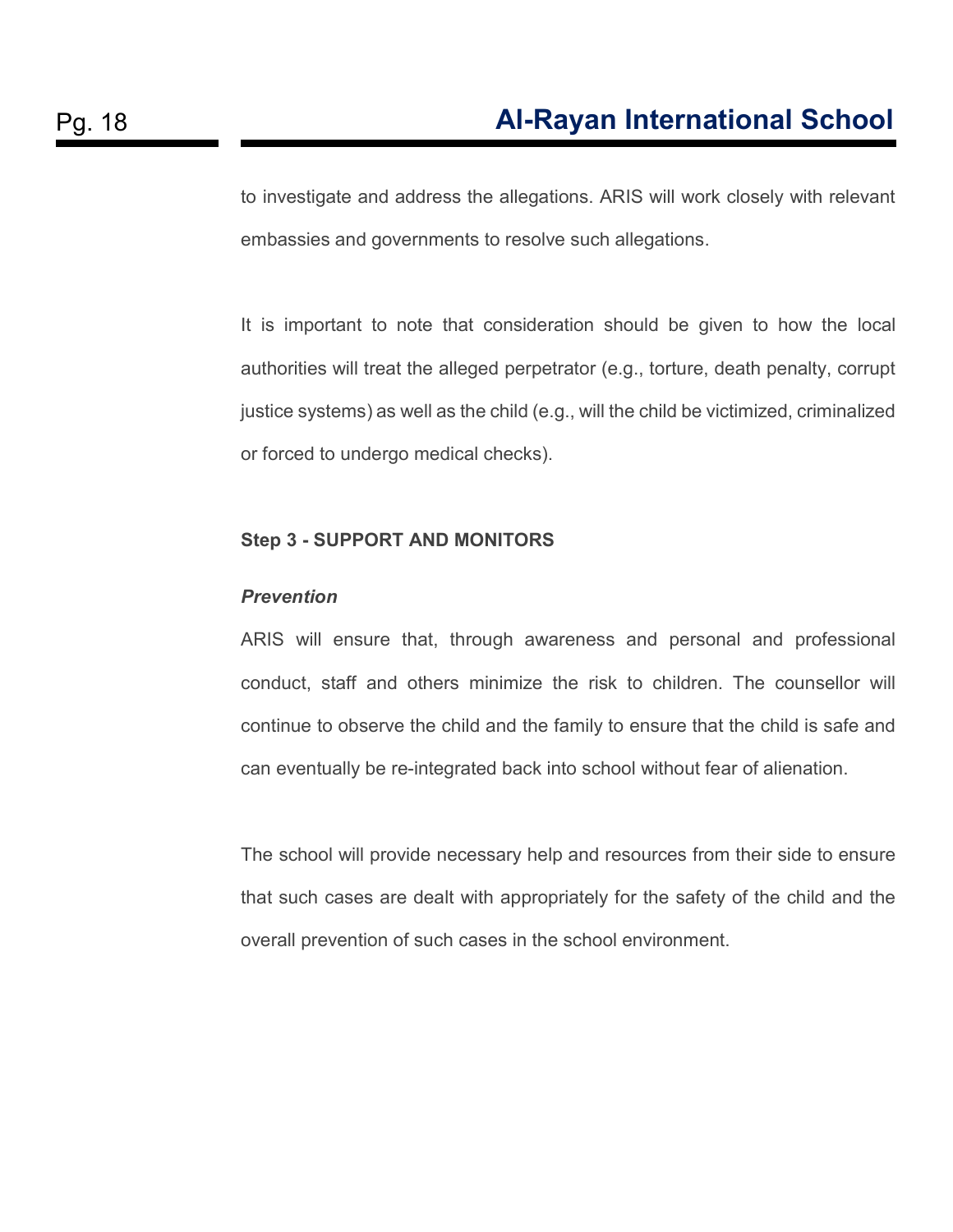#### Vigilance in Recruitment and Selection

The Human Resources team and Administration Office adhere by strict guidelines in the recruiting process of new staff, consultants, volunteers and interns. The recruitment guidelines will be reviewed and updated regularly to ensure that they accurately reflect child-safe recruiting and screening standards. The recruitment guidelines will include:

• A clear and bold statement that confirms ARIS's commitment to child protection in all contracts

- Adopting 'best practice' recruitment and selection techniques
- Conducting reference checks
- Conducting police checks where required and feasible

#### Police Checks

All personnel who work with children will be asked to sign an authorization for a police check. In addition, police checks will be conducted for all full-time, part time and long-term contract employees, regardless of whether or not they work with children.

In cases where international and national criminal record checks cannot be completed in time, or where a country does not provide criminal record checks with adequate reliability, rigorous referee checks will be used instead.